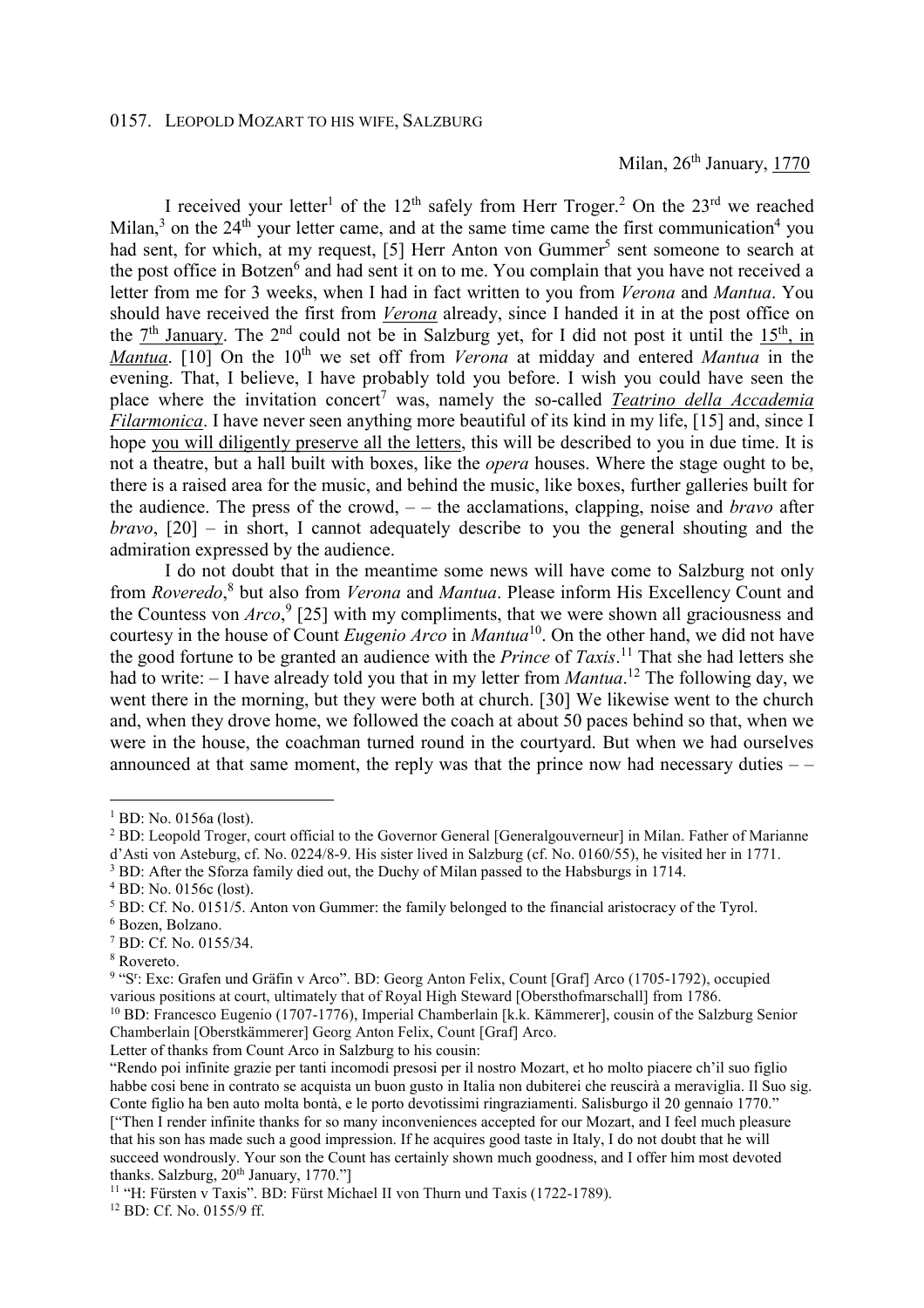and could not speak to us, we must nevertheless come another time. [35] The face, the quivering voice of the servant and his half-broken words showed me at once that the *prince* had no wish to see us. Heaven save me from ever disturbing anyone during their business, especially if I furthermore have to walk a long way for it or have to pay for a hired coach. Luckily, neither of us has lost anything, [40] since we have not seen each at close quarters |: for we saw each other in the distance at the *opera* :| but I saved the money for driving there and saved His Excellency the *Prince*<sup>13</sup> from having to fear that he might be obliged to pay any courtesies to us in acknowledgement of the honours he received at the court in Salzburg and from the Salzburg nobility. I write this to you only for your information, [45] not because I regret it, for I would not at all wish anyone in Salzburg to think that I had omitted anything regarding the proper way of paying my visit to the prince.

Here I again enclose some poetry which comes from a certain lady, Sig<sup>ra</sup>. Sartoretti,<sup>14</sup> whose guests we were in *Mantua*. [50] The next day, the servant came and brought an unusually beautiful bouquet of flowers on a beautiful tray, with red ribbons at the bottom and, woven into the middle of the ribbons, a medal of 4 ducats;<sup>15</sup> on top was the poetry, of which a copy follows.

 I can assure you that so far I have found the dearest people in every place, [55] and everywhere we found our special people, who were with us until the last moment of our departure and employed all their energy in making our stay pleasant. These were then, e.g. the house of Count *Spaur* in Insprugg,<sup>16</sup> *Baron Pizzini*, <sup>17</sup> Count *Lodron*, <sup>18</sup> *Cristani*, <sup>19</sup> *Cosmi*<sup>20</sup> etc. in *Roveredo*, Count *Carlo Emilij*, <sup>21</sup> *Marchese Carlotti*, Count *Giusti*, the house of *Luggiatti*, 22 [60] and especially Herr *Locatelli*<sup>23</sup> in *Verona*. Then, in *Mantua*, the house of Count *Arco*, and especially a certain *Sigr. Bettinelli*<sup>24</sup> who, together with his brother and his brother's wife, were entirely at our service. His wife was truly like a mother providing for Wolfgangerl, and we parted from each other with tears in our eyes. Herewith I also include the newspaper article from *Mantua*, [65] which we only received once we were here in Milan. You will also find the printed programme of the music performed during the invitation *concert*. <sup>25</sup> But you should be aware that neither this invitation concert in *Mantua* nor that in *Verona* were performed for money, but everyone had free admission. In *Verona* only the nobility, since it is maintained by them alone. In *Mantua*, however, nobility, military and respectable citizenry, [70] because there is a foundation set up by Her Majesty the Empress.<sup>26</sup> But you will easily conclude from this that we will not become rich in Italy, and you know that one has done enough if one covers the travel expenses. This has also been done at all times, and you can be sure that, although we are only 2 persons, the travel expenses are not small, [75] for we have already spent over 70 ducats.<sup>27</sup> But at the time of writing 6 weeks have already past since we

 $\overline{a}$ 

<sup>13</sup> "S: E. H: Fürst".

<sup>&</sup>lt;sup>14</sup> BD: Perhaps Margherita, widow of Tomaso Santoretti. Cf. No. 0156/13.

 $^{15}$  BD: = 14 florins.

<sup>&</sup>lt;sup>16</sup> "das Grafl: Spaurische Haus" (in Innsbruck). BD: Johann Nepomuk, Graf Spaur (1724-1793), military commander [Burggraf] ofTyrol.

<sup>17</sup> BD: Gian Giulio Pizzini (1719-1779), "barone" from 1754.

<sup>18</sup> "Graf Lodron". BD: Max Septimus, Count [Graf] Lodron (1727-1796), cathedral canon, dean of Villa Lagarina.

<sup>&</sup>lt;sup>19</sup> BD: Cristani: members of this family are mentioned in Nos. 0149/12; 0151/6, 28-30; 0152/14 ff.

<sup>20</sup> BD: Giovanni Battista de Cosmi, Rovereto. Cf. No. 0152/33-34.

<sup>21</sup> BD: Conte Giovanni Carlo Emilei (1705-after 1772).

<sup>22</sup> BD: Pietro Lugiati (1724-1788), provincial tax official, cf. No. 0152/65-77.

<sup>23</sup> BD: Michelangelo Locatelli, merchant, (\* 1715), cf. No. 0154/9.

<sup>&</sup>lt;sup>24</sup> BD: Gaetano Bettinelli (1729-1794), mathematician, first director of the mathematics class in the Royal Academy in Mantua.

<sup>&</sup>lt;sup>25</sup> BD: On 16<sup>th</sup> January, cf. No. 0155/34.

<sup>&</sup>lt;sup>26</sup> "S<sup>r</sup>: Mayst. der Kayserin". BD: Maria Theresia.

 $^{27}$  BD: = 315 florins.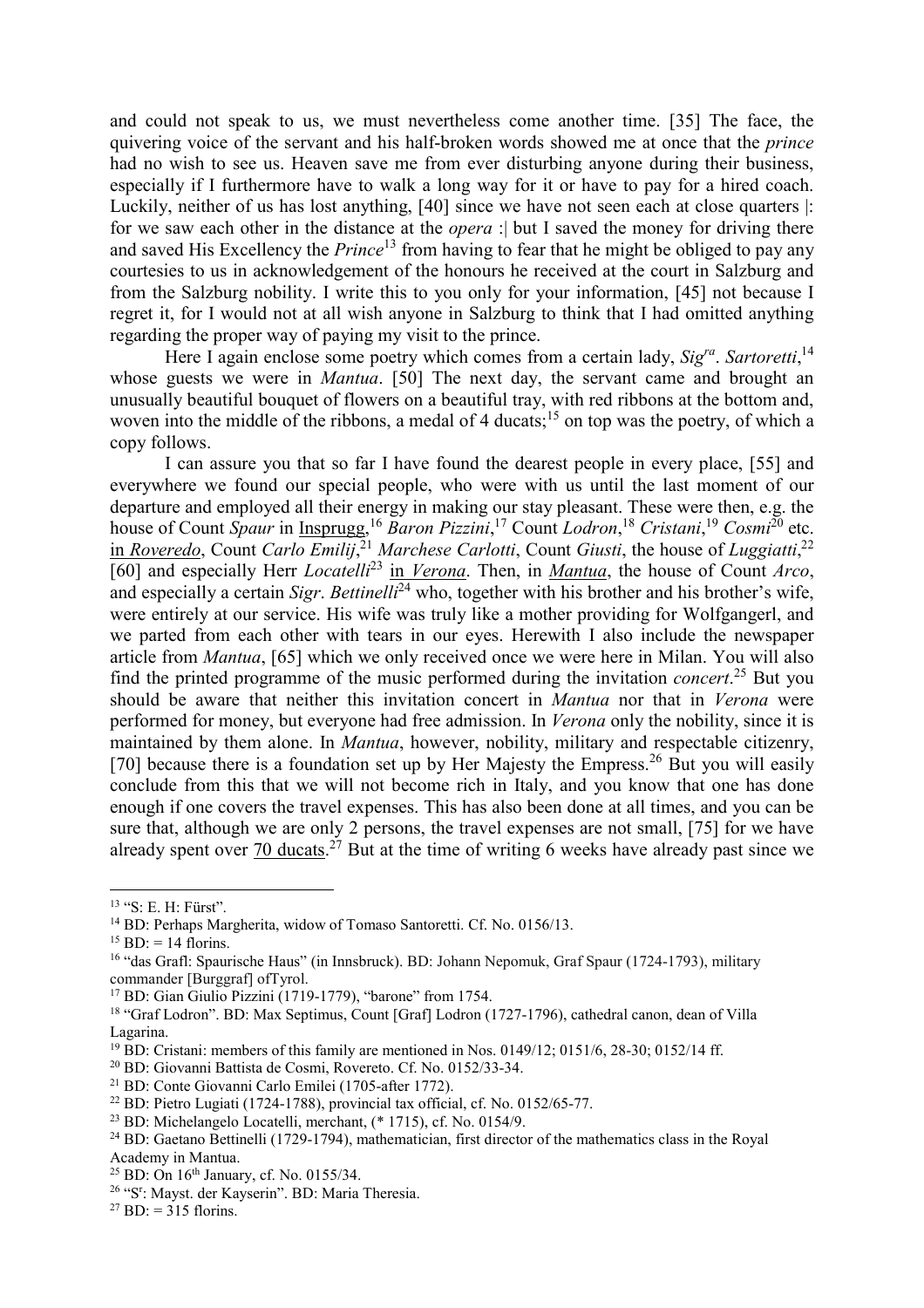left Salzburg and, even if one is living from standard menus,  $28$  and furthermore often, yes, usually not eating at home, it is nevertheless so expensive for evening meal, room, wood etc. that one does not get away from any inn where one has spent 9 to 11 days for less that 6 ducats.<sup>29</sup> [80] I repeatedly thank my God that I left you both at home. Firstly, you would not have been able to stand the cold; secondly, it would have cost astonishing amounts of money, and we would not have had the freedom of the accommodation that we now have, since we are now staying at the Monastery of the Augustinians of *San Marco* in Milan. Not that we are absolutely free here, no!, [85] but we are comfortable here, safe, and can live close to His Excellency Count *Firmian*. <sup>30</sup> We occupy 3 large guest rooms; in the first room, we have a fire burning, eat and receive guests, in the second I sleep and the chest is kept, in the third Wolfgang sleeps and has the other small pieces of luggage.

[90] Each of us sleeps on 4 good mattresses, and every night a bed-warmer is used, so Wolfgang always feels pleasure in going to bed. We have our own *Brother Alphonso* at our service, and it is good for us here. But I cannot say how long we will stay here. His Excellency the Count<sup>31</sup> is ill with a *catarrh*, [95] and very much wanted to give an invitation concert at his home and invite the Duke of *Modena*. <sup>32</sup> I therefore could not yet distribute the other letters, as this must be arranged first. The invitation concert will probably take place on the coming Tuesday or Wednesday, as His Excellency is already feeling a little better. I wrote<sup>33</sup> to you that Wolfgang has red hands and a red face from the cold and the fire. [100] Everything is back in order again. *Madame Sartoretti*<sup>34</sup> in *Mantua* gave him a pomade to smear on his hands in the evening, and in 3 days it was better. Now he looks as he used to. We were otherwise, praise God, always in good health, and the change of air caused Wolfgang only a runny nose, which was over a long time ago. [105] We will hardly be able to see Herr Meissner<sup>35</sup> sing in Florence, not only because our stay here will be somewhat long, but also because we absolutely must make a trip to *Torino*, <sup>36</sup> since it is so near. We will also stop briefly in *Parma* and *Bologna* and will therefore probably only reach Florence at the beginning of Lent.<sup>37</sup>

[110] As far as the horse is concerned, just sell it as you see fit, or raffle it, or even give it away. I want it out of His High Princely Grace's<sup>38</sup> stable. The old saddle etc. is in the stable, the royal stable attendant<sup>39</sup> must know.

 If you can sell it together with the new saddle and harness, it can perhaps be sold at a better price. [115] You can also put  $\frac{my}{2}$  coach<sup>40</sup> up for sale. It is not improving, and we will

 $\overline{a}$ 

 $28$  "à pasto".

 $29$  BD: 27 florins.

<sup>30</sup> "S<sup>r</sup> : Ex. Graf Firmian". BD: Karl Joseph, Count [Graf] Firmian, studied in Innsbruck, Salzburg and Leyden before becoming a diplomat. A reliable supporter of Mozart in Italy; noted for his learning and insight.

<sup>&</sup>lt;sup>31</sup> BD: Graf Firmian.

<sup>&</sup>lt;sup>32</sup> "Herzog v Modena". BD: Probably not Hercole III Rainoldo d'Este (1727-1803), but his father, Francesco III (1698-1780). Nothing is known about the concert on  $18<sup>th</sup>$  February, 1770. In the light of this concert, the Duke and his granddaughter probably suggested to Maria Theresia that Mozart write *Ascanio in Alba* for the wedding of Ferdinand of Austria and Maria Beatrice Ricciarda, cf. No. 0236/47.

<sup>33</sup> BD VII: Cf. No. 0155/4 ff.

 $34$  BD: Perhaps Margherita, widow of Tomaso Santoretti. She had the Mozarts as her guests on  $17<sup>th</sup>$  January sent them presents on the  $18<sup>th</sup>$ . Cf. No. 0156/13.

<sup>35</sup> BD: Joseph Nikolaus Meissner (c. 1724-1795), son of the Salzburg court musician Nikolaus Meissner.

Employed in Salzburg from 1747, but often on tour. Reputed to sing everything from high tenor to deep bass, but cf. Mozart's judgement in No. 0453/83 ff. His sister also sang in Salzburg.

<sup>36</sup> BD: Cf. No. 0111/48.

 $37$  BD: They reached Florence on  $30<sup>th</sup>$  March.

<sup>38</sup> "Sr: Hochf: Gnaden". BD: Siegmund Christoph von Schrattenbach (1698-1771), Prince-Archbishop [Fürsterzbischof] in Salzburg from 1753 following long association with the cathedral.

<sup>&</sup>lt;sup>39</sup> "Hofstaller".

<sup>&</sup>lt;sup>40</sup> BD: The coach Leopold bought in Bratislava (Pressburg), cf. No. 0046/25, with which the family undertook the grand journey 1763-1766.